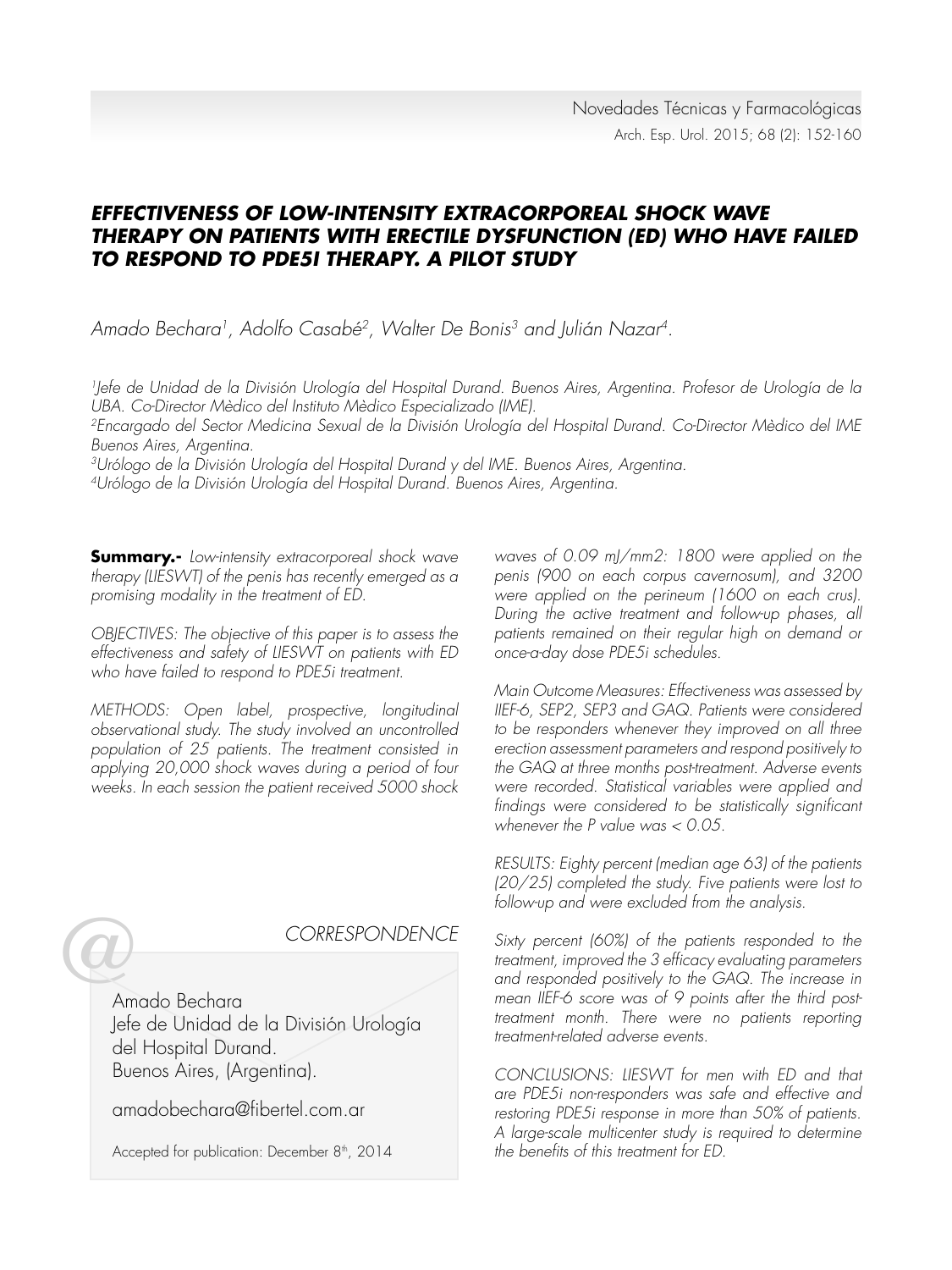**Keywords:** Low Intensity Extracorporeal Shock Wave Therapy. Erectile dysfunction. PDE5i.

**Resumen.-** Las LISW son una novedosa modalidad de tratamiento en pacientes con disfunción eréctil (DE).

OBJETIVO: Evaluar la efectividad y seguridad de las LISW en varones con DE no respondedores a IPDE5.

MÉTODO: Estudio naturalístico, prospectivo, longitudinal, observacional que incluyo una población de 25 pacientes no respondedores a dosis máxima de IPDE5. El tratamiento consistió en aplicar 20000 LISW durante 4 semanas (4 sesiones). En cada sesión el paciente recibió 5000 ondas de choque de 0,09 mJ/mm2. 1800 aplicadas en el pene (900 en cada cuerpo cavernoso) y 3200 en el periné (1600 en la raíz derecha e izquierda cavernosa). Durante el tratamiento y fases de seguimiento se mantuvo igual dosis de IPDE5 como venía siendo tratado. Los cambios sobre la erección fueron evaluados utilizando el Índice Internacional de la Función Eréctil-6 (IIEF-6) y las preguntas 2 y 3 del Perfil de Encuentro Sexual (SEP). Complementariamente se agregó una pregunta sobre eficacia global del tratamiento (GAQ). Consideramos respondedor al paciente que mejoraba significativamente los 3 parámetros de rigidez y que respondiera afirmativamente a la GAQ, 3 meses pos-tratamiento. Fueron aplicadas variables de cálculo para considerar una significancia estadística con una  $p < 0.05$ .

RESULTADOS: El 80% de los pacientes (20/25) completaron el estudio. La mediana de la edad fue de 63 años. Cinco fueron excluidos del análisis por perdida de seguimiento. Del grupo evaluado, 12 (60%) mejoraron los 3 parámetros de erección y respondieron afirmativamente a la GAQ. El incremento promedio del IIEF-6 fue de 9 puntos. Ningún evento adverso fue reportado.

CONCLUSIONES: LISW en varones con DE no respondedores a IPDE5 fue eficiente y seguro, restaurando la respuesta a los IPDE5 en más de la mitad de los pacientes. Estudios multicéntricos, controlados y con mayor número de pacientes confirmaran el beneficio de esta nueva línea de tratamiento.

**Palabras clave:** Terapia de ondas de choque de baja intensidad. Disfunción eréctil. IPDE5.

## **INTRODUCTION**

The treatment of erectile dysfunction (ED) has evolved considerably over the last decade, following the introduction of type 5 phosphodiesterase inhibitors (PDE5i), which have become the first line of treatment for this complaint.

 Despite the effectiveness of these drugs, a number of patients ranging from 40% to 50% (depending on the etiology of their disease) do not respond to drug therapy even after optimization approaches such as treatment combinations have been implemented (1-5).

 The second and third lines of treatment are the self-injection of vasoactive drugs and penile prosthestic implants, which many patients are reluctant to accept.

 Recently, two observational and one controlled trial have been published reported efficacy and safety of low-intensity extracorporeal shock wave therapy (LI-ESWT), particularly for patients with ED of vascular origin who are PDE5i non-responders (6-8).

 Young and Dyson discovered that therapeutic ultrasound encourages angiogenesis by enhancing the expression of vascular endothelial growth factor. (9). Nurzynska et al. demonstrated that shock waves have positive influence on both the proliferation and the differentiation of cardiomyocytes, smooth muscle and endothelial cells precursors, with a more obvious effect being evident in the cells from normal heart than in those taken from pathologic hearts (10).

 From these initial reports, LI-ESWT was implemented in the past decade in the treatment of chronic myocardial ischemia, diabetic foot ulcers, among other applications (11-15).

 LI-ESWT involves a very small amount of energy (0.09 mJ/mm2), equivalent to 10% of the energy used by conventional lithotripters for the treatment of urinary tract stones.

 Initially, LI-ESWT systems essentially involved orthopedic extracorporeal shock wave therapy devices delivering targeted energy (7).

 The mechanism of action is still not completely elucidated. However, it has been shown that low-intensity energy induces the production of a physiologically significant amount of non-enzymatic nitric oxide and activates the intracellular cascade pathways that trigger the release of angiogenic factors (16).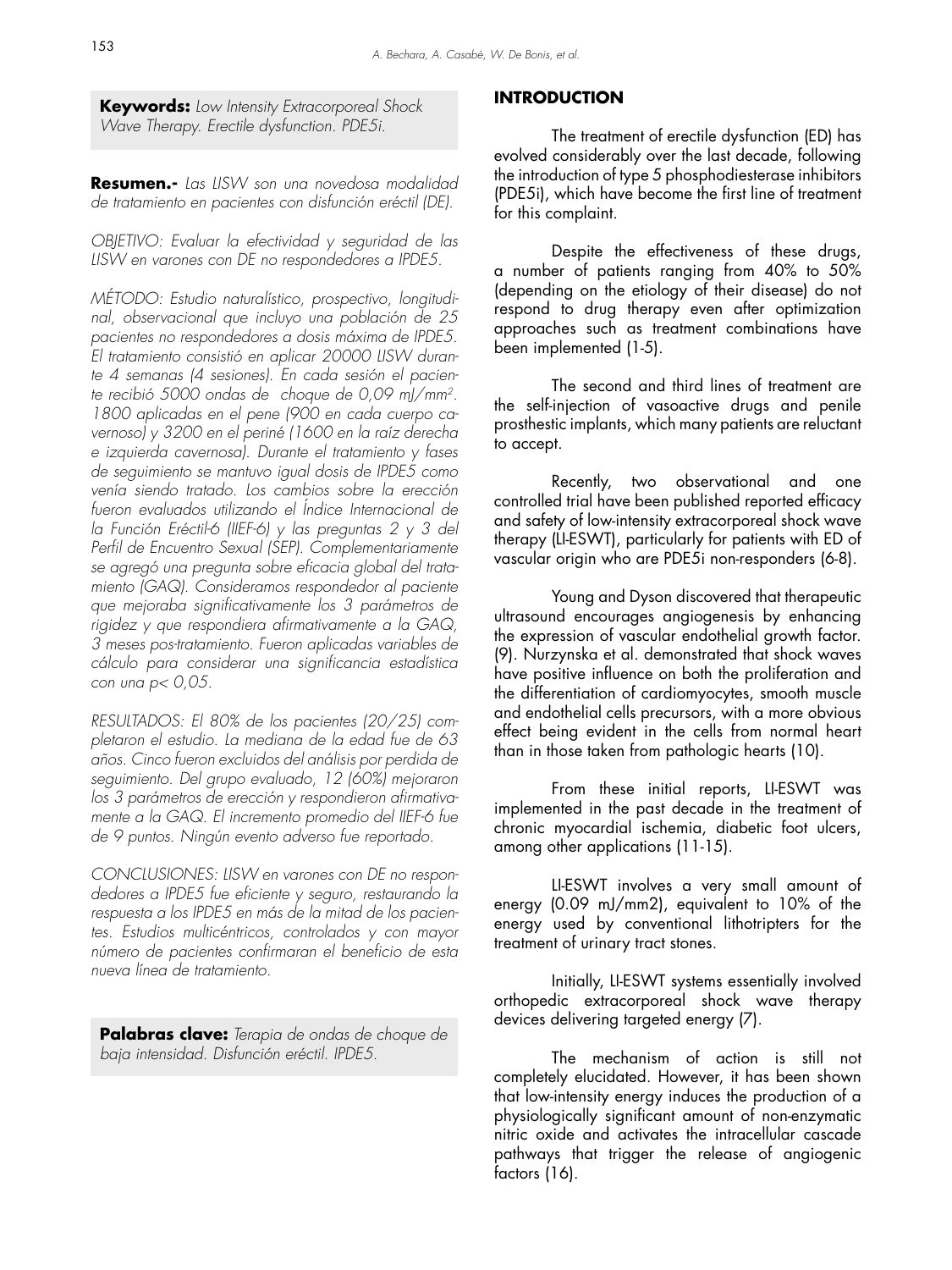Based on the above assumptions, the aim of this study has been to evaluate the effectiveness and safety of low-intensity extracorporeal shock wave therapy on patients with ED that are PDE5i nonresponders.

### **AIM**

 To assess the effectiveness and safety of low-intensity extracorporeal shock wave therapy on patients with Erectile Dysfunction (ED) who have failed to respond to PDE5i treatment

### **METHODS**

 This was a prospective, longitudinal, observational and independent study, designed to evaluate the safety and efficacy of LI-ESWT in a population uncontrolled sexually active men with erectile dysfunction and associated vascular risk factors (VRFs) are PDE5i non responders.

 The inclusion criteria involved sexually active ED male patients who were non-responders to oral PDE5i therapy and exhibited vascular risk factors (VRFs) (e.g., diabetes, hypertension, dyslipidemia and coronary artery disease). Patients with untreated hypogonadism or a history of pelvic surgery, as well as patients with ED of neurological origin (resulting from prostatectomy, pelvic surgery or spinal cord injury) were excluded.

 They were considered non-responders to PDE5 inhibitors those patients who after completing all optimization measures commonly suggested manifested not achieve and / or maintain erections sufficient for penetration and had an International Index of Erectile Function 6 questions (IIEF-6) under action of these drugs <26 points (17,18).

 The study involved a total population of 25 patients. During the active treatment and follow-up phases, all the patients remained on their regular high on demand or once-a-day dose PDE5i schedules (Table I).

 The following evaluation criteria were used: the International Index of Erectile Function Questionnaire (IIEF-6) to assess ED severity (19); questions 2 and 3 from the Sexual Encounter Profile (SEP2 and SEP3) to assess penetration and erection sustainability; and a Global Assessment Question (GAQ): Does the treatment has improved the quality of your erections?.

 The severity of ED was classified into five categories according to the IIEF-6 score: no ED -score 26 to 30-, mild -score 22 to 25-, mild to moderate

|                        | VISIT 1<br>Screening<br>(Baseline) | VISIT <sub>2</sub><br>1 <sup>st</sup> week of<br>treatment | VISIT <sub>3</sub><br>$2nd$ week of<br>treatment | VISIT 4<br>3 <sup>rd</sup> week of<br>treatment | VISIT <sub>5</sub><br>$4th$ week of<br>treatment | VISIT 6<br>$1st$ month<br>evaluation | VISIT <sub>7</sub><br>$3rd$ month<br>evaluation |
|------------------------|------------------------------------|------------------------------------------------------------|--------------------------------------------------|-------------------------------------------------|--------------------------------------------------|--------------------------------------|-------------------------------------------------|
| PDE5i                  | $\sf X$                            | X                                                          | $\sf X$                                          | $\sf X$                                         | $\sf X$                                          | $\sf X$                              | X                                               |
| Medical history        | X                                  |                                                            |                                                  |                                                 |                                                  |                                      |                                                 |
| Physical Examination   | $\boldsymbol{X}$                   | X                                                          | X                                                | $\mathsf{X}$                                    | $\sf X$                                          | X                                    | X                                               |
| <b>LSWT</b>            |                                    | X                                                          | X                                                | X                                               | X                                                |                                      |                                                 |
| IIEF-EF, SEP 2-3       | $\sf X$                            |                                                            |                                                  |                                                 |                                                  | X                                    | X                                               |
| GAQ                    |                                    |                                                            |                                                  |                                                 |                                                  | χ                                    | χ                                               |
| Treatment              |                                    | X                                                          | $\sf X$                                          | X                                               | $\sf X$                                          |                                      |                                                 |
| <b>Adverse Effects</b> |                                    | X                                                          | X                                                | X                                               | X                                                | X                                    | Χ                                               |

#### Table I. Study design and procedures.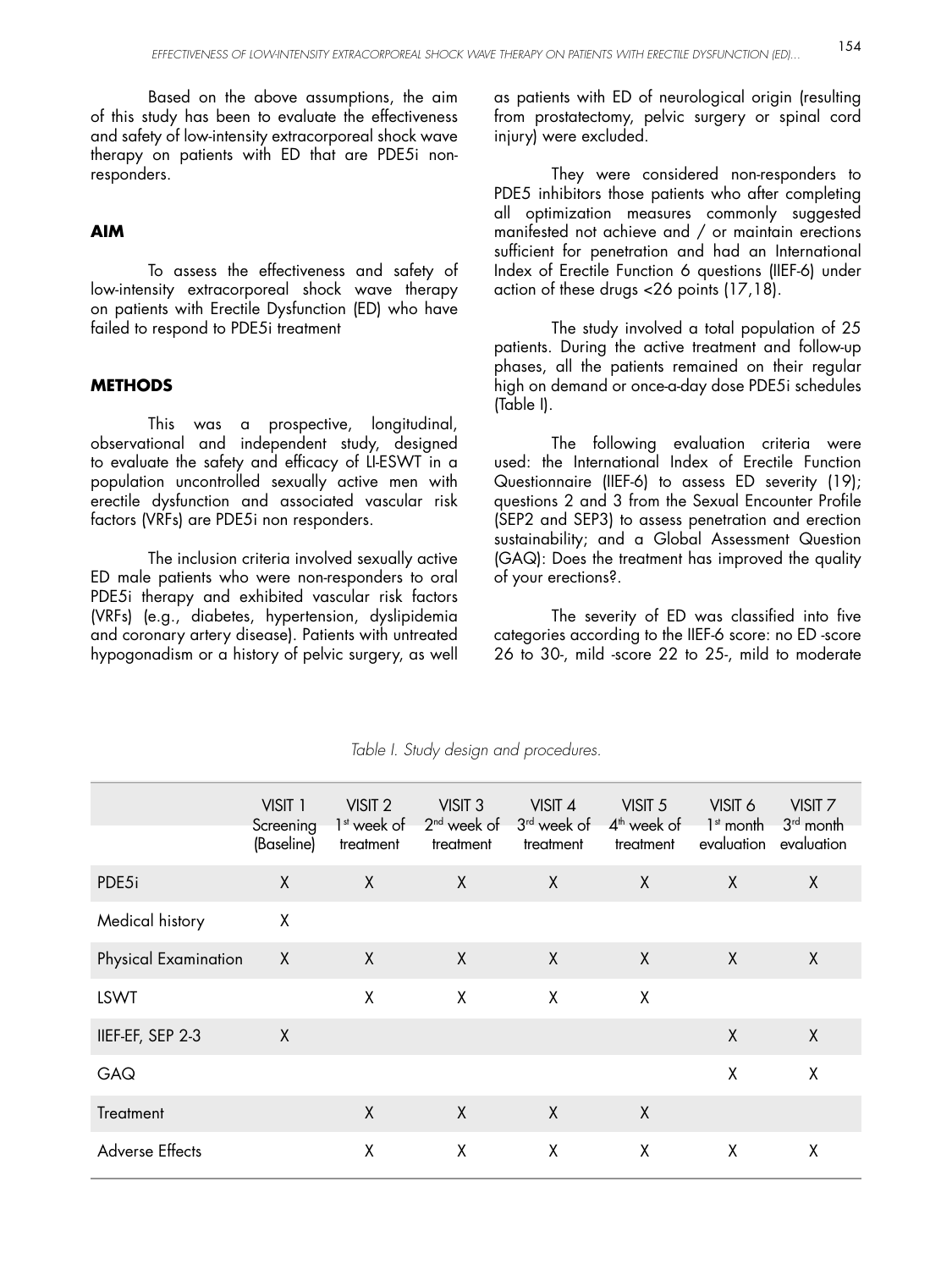-score 17 to 21-, moderate -score 11 to 16-, and severe -score 6 to 10- (17).

 The evaluation criteria were assessed before treatment as well as one month and three months after treatment completion. Patients were always evaluated while on PDE5i therapy.

After the treatment the patients were considered to be responders whenever they improved on all three assessment erection parameters and to respond positively to the GAQ at three months posttreatment.

 This trial was performed using RENOVA NR, a LI-ESWT device manufactured by Direx Group. The treatment consisted in applying 20,000 shock waves during a period of four weeks (four sessions). In each session, the patient received 5000 shock waves of 0.09 mJ/mm2: 1800 were applied on the penis (900 on each corpus cavernosum), and 3200 were applied on the perineum (1600 on each crus). The treatment areas were the same in all four sessions. All sessions were performed without anesthesia and in an outpatient setting, and each lasted 20 minutes.

 The study was conducted according to Good Clinical Practices and the Helsinki Declaration, it was approved by the local Research Ethics Committee, and all the patients signed an informed consent form.

 Considering the number of patients included and the rate of loss to follow for the calculation of the variables of demographic characteristics of responders and non-responders and the efficacy variables, medians were compared using nonparametric tests as Mann-Whitney test and the Wilcoxon test Match respectively. A p< 0.05 was considered statistical significance

#### **RESULTS**

 Eighty percent (80%) of the patients (20/25) completed the study. Five patients were lost to followup and were excluded from the analysis.

 The median age and the duration of ED were 63 years and 42 months respectively (Table II). Additional demographic details are shown in Table II.

 Erectile dysfunction as per the IIEF-6 score was severe in 20% of the patients, moderate in 40%, mild to moderate in 35%, and mild in 5%. The mean age of the patients was 54.3, 62.3, 63.4 and 58, respectively, for severe, moderate, mild to moderate and mild ED. ED duration as related to ED severity was 28.5, 66, 60 and 36 months for severe, moderate, mild to moderate and mild patients, respectively.

| $\mathsf{n}$                |                         | 20          |
|-----------------------------|-------------------------|-------------|
| Median Age                  |                         | 63          |
| Age range (years)           |                         | 46-78       |
| Median ED duration (months) |                         | 42          |
| Range (months)              |                         | 12-132      |
| Cardiovascular risk factors |                         | n (%)       |
|                             | Hypertension            | 11(55%)     |
|                             | Diabetes Mellitus       | 11(55%)     |
|                             | Dyslipidemia            | $5(12,5\%)$ |
|                             | Coronary artery disease | $5(12,5\%)$ |

Table II. Baseline data of the patients.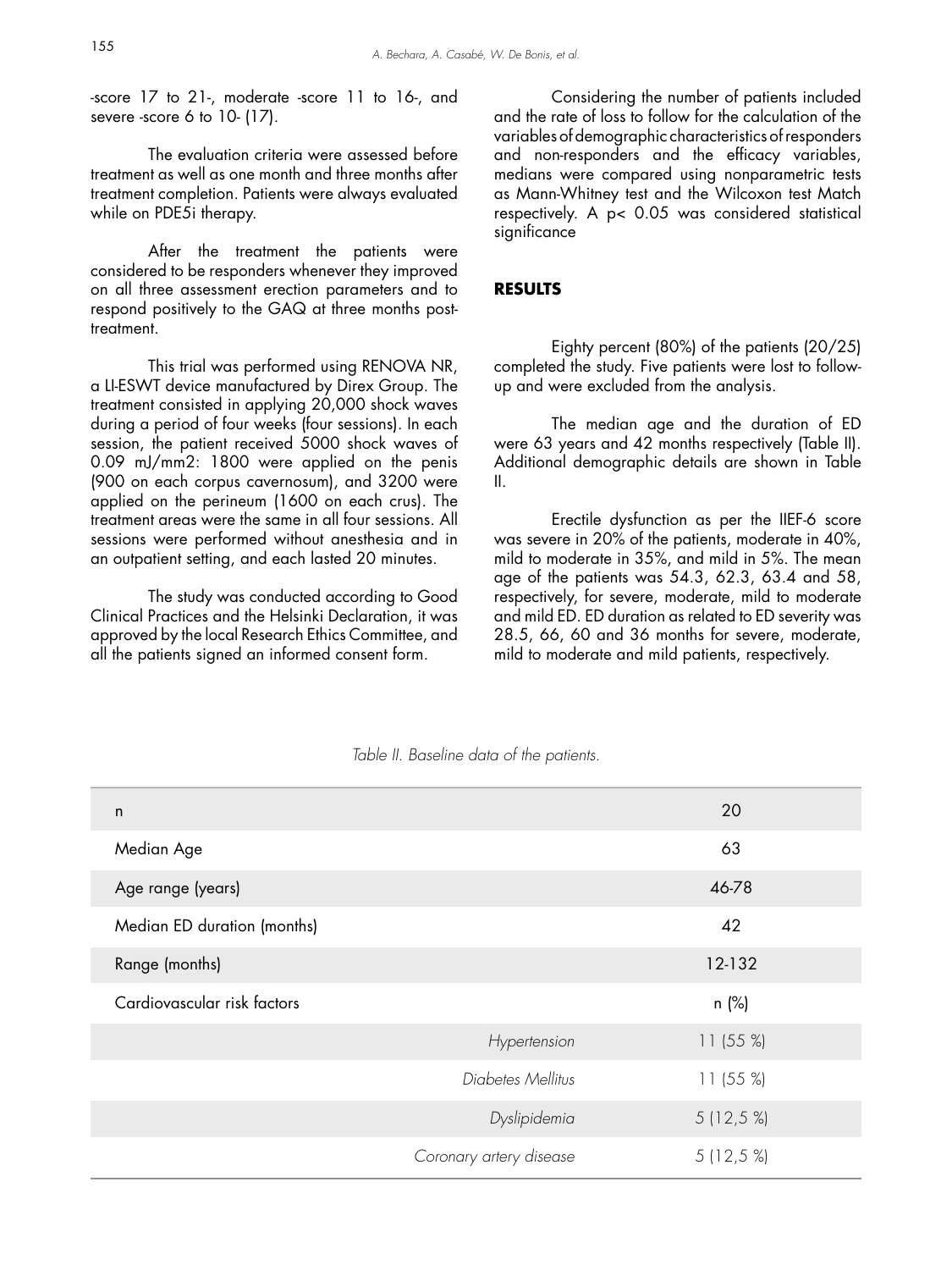Sixty percent (60%) of the patients (12/20) responded to the treatment, improved the 3 parameters for evaluating efficacy and responded positively to the GAQ. The baseline characteristics of the patients that responded and failed to respond to the therapy are shown in Table III.

 The increase in the IIEF-6 score in responders patients was statistically significant as from the firstmonth evaluation, and attained a mean of 9 points after the third month post-treatment (Figure 1).

 Improvements on the IIEF score were more dramatic whenever ED was more severe, with changes of 14, 10.8 and 5.8 points for patients with severe, moderate and mild-to-moderate ED respectively. Four patients reached a score equal to or higher than 26 points in the IIEF, and the degree of severity dropped in the remaining patients (Table IV).

 Towards the end of the study, significant changes were encountered in the responder group with regard to questions 2 and 3 of the Sexual Encounter Profile. In the non-responder group of patients, the changes in these two questions were not statistically significant (Figure 2).

 15 of 20 patients (75 %) stated that the therapy had improved their erectile response.

 There were no patients reporting treatmentrelated adverse events.

# **DISCUSSION**

 Erectile dysfunction, a highly prevalent complaint in men over 50, can almost always be traced back to a history of vascular risk factors (19).

 Many studies have emphasized the status of ED as a potential indicator of cardiovascular disease later in life, while other clinical trials have found a high rate of ED in men with vascular factors such as metabolic syndrome, diabetes and hypertension (20, 21).

| <b>Patients</b>                   | <b>Responders</b> | Non-responders |
|-----------------------------------|-------------------|----------------|
| n                                 | 12                | 8              |
| Median Age (years)                | $56.5*$           | $60**$         |
| Age range (years)                 | 46-78             | 62-65          |
| Median ED durations (months)      | 36&               | 30 &&          |
| Range (months)                    | 12-132            | $6 - 120$      |
| Cardiovascular risk factors       | n (%)             | n (%)          |
| Hypertension                      | 6(50%             | 5(62.5%)       |
| <b>Diabetes Mellitus</b>          | 7(58%)            | 4 (50 %)       |
| Dyslipidemia                      | 2(42%)            | 3(37.5)        |
| Coronary artery disease           | 4 (33.3 %)        | 1(12.5)        |
| ED Severity according to the IIEF | n (%)             | n (%)          |
| Severe                            | 1(8.3%)           | 3(37.5%)       |
| Moderate                          | 6(50%             | 2(25%)         |
| Mild to Moderate                  | 5(41.7%)          | 2(25%)         |
| Mild                              | $0(0\%)$          | 1(12.5%)       |

Table IIII. Demographic characteristics of patients (both responders and non-responders).

Mann Whitney test: \* vs \*\*  $P > 0.05$ ; & vs &&  $P > 0.05$ ED::Erectile dysfunction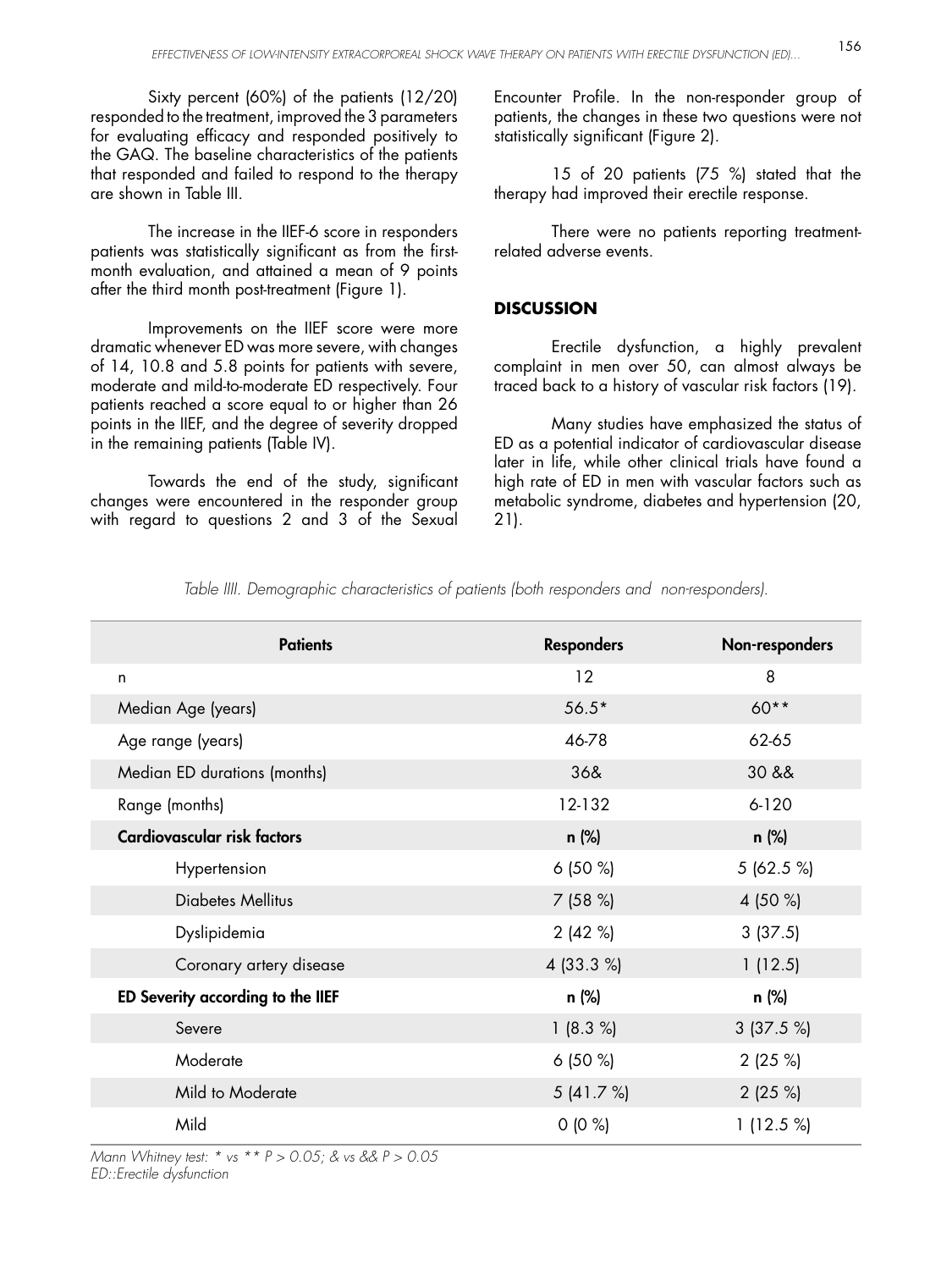

| * $vs$ * * P < 0.05 | $8 \text{ vs } 88 \text{ P} < 0.05$                                 | $\vert$ a vs aa P $< 0.05$ |
|---------------------|---------------------------------------------------------------------|----------------------------|
|                     |                                                                     |                            |
|                     | $\mid$ ** vs *** P > 0.05   && vs &&& P < 0.05   aa vs aaa P > 0.05 |                            |

Figure 1. Evolution of changes in IIEF-6 score after the first and third month of treatment.

 Introduced in 1998, PDE5i have changed the treatment paradigm for patients with ED as a result of this therapy, approximately 60 % of patients can recover their erectile function and lead a satisfactory sex life as a result (22).

 The choice of PDE5i and their dose regimen are specific to each patient. However, some patients are all too hastily considered to be non-responders because of prescription dosage errors. With the right dose optimization, an increase in sexual stimuli, a correction of testosterone levels and proper patient dietary training whenever short-acting PDE5i are used, around one-third of non-responders succeed in recovering their erectile function (18).

 However, despite these measures, about 40 % of men fail to achieve an adequate response to PDE5i, and must resort to second or third-line options; others abandon all treatment possibilities altogether when they realize that they are not responding to oral therapy.

 For some years now, low-intensity extracorporeal shock wave therapy has been implemented to optimize the response of PDE5i.

 Qiu X et al have demonstrated that shock wave therapy significantly restored erectile function in rats with streptozotocin-induced diabetes mellitus, to levels similar to those exhibited by healthy controls, thus validating the animal model as comparable to prior clinical trials performed on humans. According to trial results, improvements in erectile function might be attributable to the positive effects afforded by the shock waves on endothelial and smooth muscle regeneration in the penis. These effects appear to be mediated by the recruitment of endogenous smooth muscle cells (23).

 Vardi et al presented the first randomized, double-blind, sham-controlled study that demonstrated that low-intensity extracorporeal shock wave therapy has a positive clinical and physiological short-term effect on erectile function for patients that are PDE5i responders (8).

 These experts used a compact electrohydraulic system fitted with a targeted shock wave source (Omnispec ED1000, Medispec Ltd, Germantown, MD, USA). Unlike the system we used on our patients, they had to stretch the penis and manually apply the transducer to it proximally, medially and distally, and then apply it to the perineum. With this operator-

|                                  | <b>Before treatment</b> | After treatment |
|----------------------------------|-------------------------|-----------------|
|                                  | n (%)                   | n (%)           |
| Severe Erectile dysfunction (ED) | 1(8.3)                  | O(0)            |
| Moderate ED                      | 6(50)                   | O(0)            |
| Mild to Moderate ED              | 5(41.7)                 | 4(33.3)         |
| Mild ED                          | O(0)                    | 4(33.3)         |
| No ED                            | O(0)                    | 4(33.3)         |

Table IV. Changes in ED severity following shock wave treatment concurrently with PDE5I therapy (responders patients).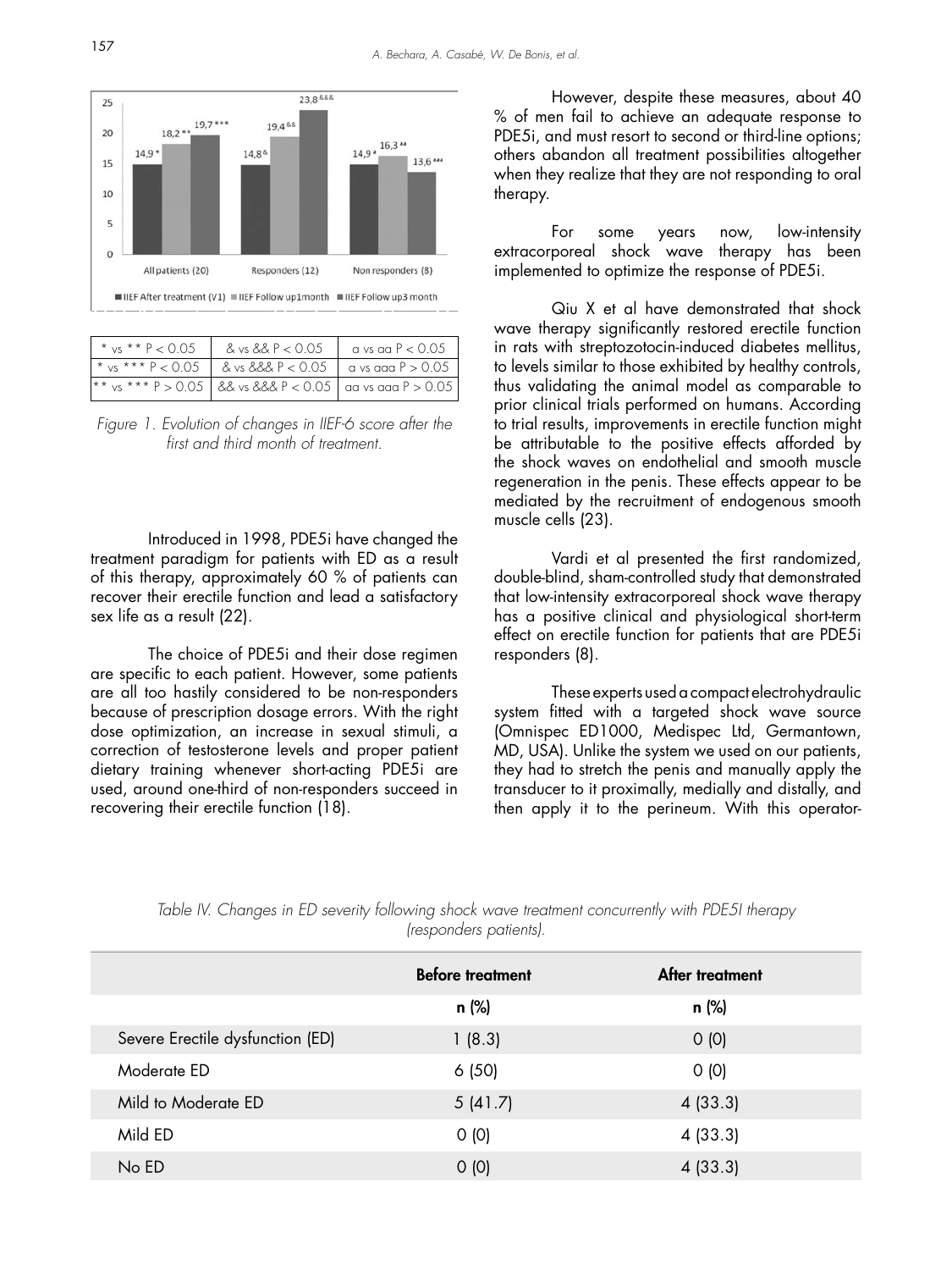dependent method, the selected treatment protocol consisted of two sessions per week over a period of three weeks, and was repeated after a treatment-free interval of three weeks.

 It is worth pointing out that, unlike the group of patients presented by Vardi et al (6), those patients included in this presentation were only non-responder patients to oral therapy at the maximum dose, and only after having indicated and verified that all optimization indications had been fulfilled. PDE5i were never suspended, and they continued with their regular scheme throughout the four-week treatment with LISW, as well as during the follow up period of 1to 3 months.

 As mentioned before, the device selected for our trial (Renova NR), is manufactured by Direx Group, and involves a special LI-ESWT technology. This operator-independent system is fitted with a transducer that is capable of delivering shock waves all along the penis, spanning an area of 70mm and thus eliminating the need for penis manipulation. Furthermore, the transducer does not even need to be held by the operator, as it can be secured to the perineum.

 Study design was as suggested by the manufacturer, i.e. four weekly sessions, each lasting 20 minutes.

 In our trial, improvements in the IIEF-6 score were evident as early as the first month after treatment completion, but the four efficacy parameters became clearly apparent as of the third month after treatment completion, with an average improvement of 9 points in the IIEF.

 In a recent report featured at the Congress of the Latin American Society for Sexual Medicine, Reisman et al presented a prospective, multicentric, open-label pilot study which was conducted at four

12,50 &&

After 1 month of

treatment

 $SEP2 \equiv SEP3$ 

6,30 & & &

After 3 months of

tratment



 $SEP2$   $SEP3$ 

A. Wilcoxon matched pairs test B. Wilcoxon matched pairs test

| $*$ vs $**$ | p < 0.05 |
|-------------|----------|
| * $vs$ ***  | p<0.01   |
| ** $VS$ *** | p > 0.05 |
| & vs &&     | p > 0.05 |
| & vs &&&    | p<0.05   |
| 88 vs 888   | p > 0.05 |

Before treatment

21.90 &

35,00

30.00

25.00

20,00

15,00

10.00

5.00

 $0.00$ 

| $*_{VS}$ **    | p > 0.05 |
|----------------|----------|
| $*$ $vs$ $***$ | p > 0.05 |
| ** $vs$ ***    | p > 0.05 |
| & vs &&        | p > 0.05 |
| & vs &&&       | p > 0.05 |
| && vs &&&      | p > 0.05 |

Figure 2. Evolution of changes in SEP 2 and SEP 3 after treatment in responders (A) and nonresponders (B).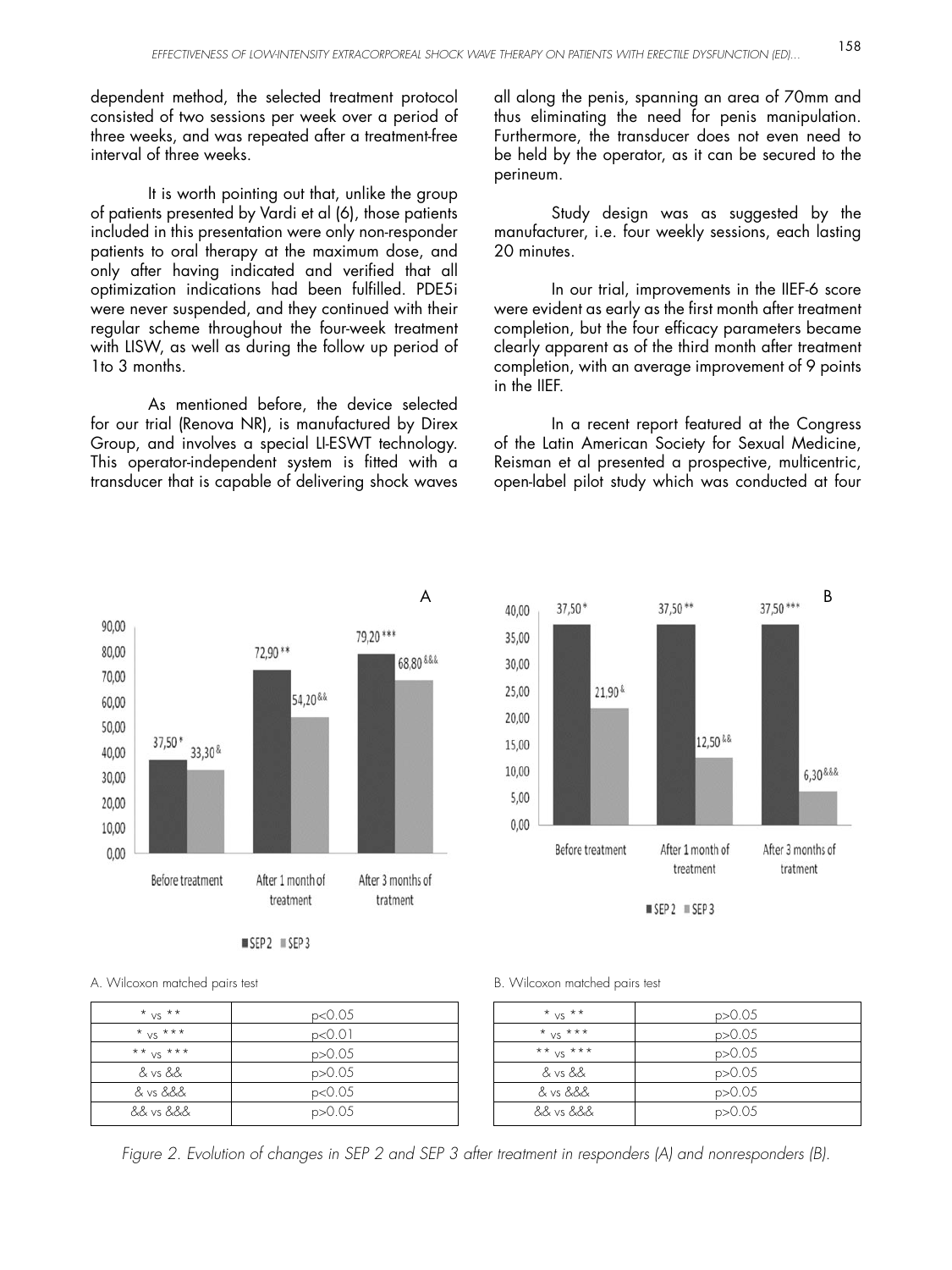sites and involved 52 patients with mild to severe ED. The patients were treated with the same device as the one used in this trial, with results assessed using IIEF-EF, SEP 2-3 and GAQ at one and three months posttreatment. Success was defined as an increase in the IIEF-EF score between baseline and the second followup. Significant changes were reported for 78.8% of the patients in the IIEF score, which exhibited a 6.8 increase (24).

 It should be noted that in contrast with Reisman's report, in our trial patients had to exhibit changes across all four PDE5i response enhancement variables (IIEF6, SEP2, 3 and GAQ) –i.e., not just the IIEF score- in order for them to be considered treatment responders. This adds robustness to our results, as numeric changes in the IIEF score alone do imply improvement, but do not necessarily guarantee complete or successful intercourse. In our results, not all patients improved their IIEF6, had better SEP 2 and SEP 3 and many of those who claimed that the treatment had improved (GAQ), not reflected in the IIEF or SEP 2 or SEP3.

 In addition, four out of twelve responders in our trial (33 %) attained normal IIEF values, and the rest experienced a decrease in symptom severity (Table V).

 Finally, once shock wave therapy was completed and while still on PDE5i treatment, patients in the responder population successfully completed intercourse in 70% of their sexual encounters as shown in figure 2 (SEP 2, 3). This figure is similar to the one exhibited by different PDE5i efficacy reports (25-27).

 Our study has several limitations. First, its lack of a placebo group prevents a proper comparison of the effects of shock wave therapy.

 Another limitation of this study is the short follow-up phase (three months after treatment), which added to the lack of a placebo group, prevents us from knowing whether the changes are temporary or permanent, or derived from a placebo effect.

 Importantly, each patient was compared with himself before and after shock wave therapy concurrently with PDE5 inhibitors. These were patients that had remained unresponsive to oral therapy even after the introduction of optimization measures.

 Whenever independent pilot studies are conducted, the number of patients included tends to be small, and the results cannot be generalized. Nevertheless, we believe that, however limited the experiences reported in the literature so far allow us to take these preliminary data into consideration, while being cautious about its interpretation. We hope that these data will be to be confirmed by multicenter sham control studies on a larger group of patients and involving a longer follow-up phase.

 In our group of patients, neither age nor ED duration had an influence on the results (Table II). However, and although changes in the IIEF were directly proportional to ED severity, the group of VRFs and severe ED patients responded less in percentage terms (25%) (Table III). This observation is consistent with the importance of defining whether the number of sessions or shock waves should be increased or repeated over time depending on ED severity. Gruenwald et al report that a second round of LI-ESWT was beneficial in 25 patients with partial or unsatisfactory results after the first session (28).

# **CONCLUSIONS**

 According to our results, low-intensity extracorporeal shock wave therapy for patients with ED and vascular risk associated who are poor PDE5i responders, was safe and effective. This approach will thus enable the optimization and restoration of PDE5i response in more than 50% of patients. A large-scale multicentric study is required to determine the benefits of this new line of treatment for ED.

# **REFERENCES AND RECOMMENDED READINGS (\*of special interest, \*\*of outstanding interest)**

- 1. Gruenwald I, Shenfeld O, Chen J, Raviv G, Richter S, Cohen A, Vardi Y. Positive effect of counseling and dose adjustment in patients with erectile dysfunction who failed treatment with sildenafil. Eur Urol 2006; 50:134-140
- 2. Hatzimouratidis K, Moysidis K, Bekos A, Tsimtsiou Z, Ioannidis E, Hatzichristou D. Treatment strategy for "nonresponders" to tadalafil and vardenafil: A real-life study. Eur Urol 2006; 50:126– 32.
- Eardley I, Donatucci C, Corbin J, El-Meliegy A, 3. Hatzimouratidis K, McVary K, Munarriz R, Lee SW. Pharmacotherapy for erectile dysfunction. J Sex Med 2010;7:524-40
- 4. Sommer F, Engelmann U. Future options for combination therapy in the management of erectile dysfunction in older men. Drugs Aging 2004; 21: 555–64
- 5. Dhir R, Lin HCh, Canfield SE, Wang R. Combination therapy for erectile dysfunction: an update review Asian J Androl 2011; 13: 382–390